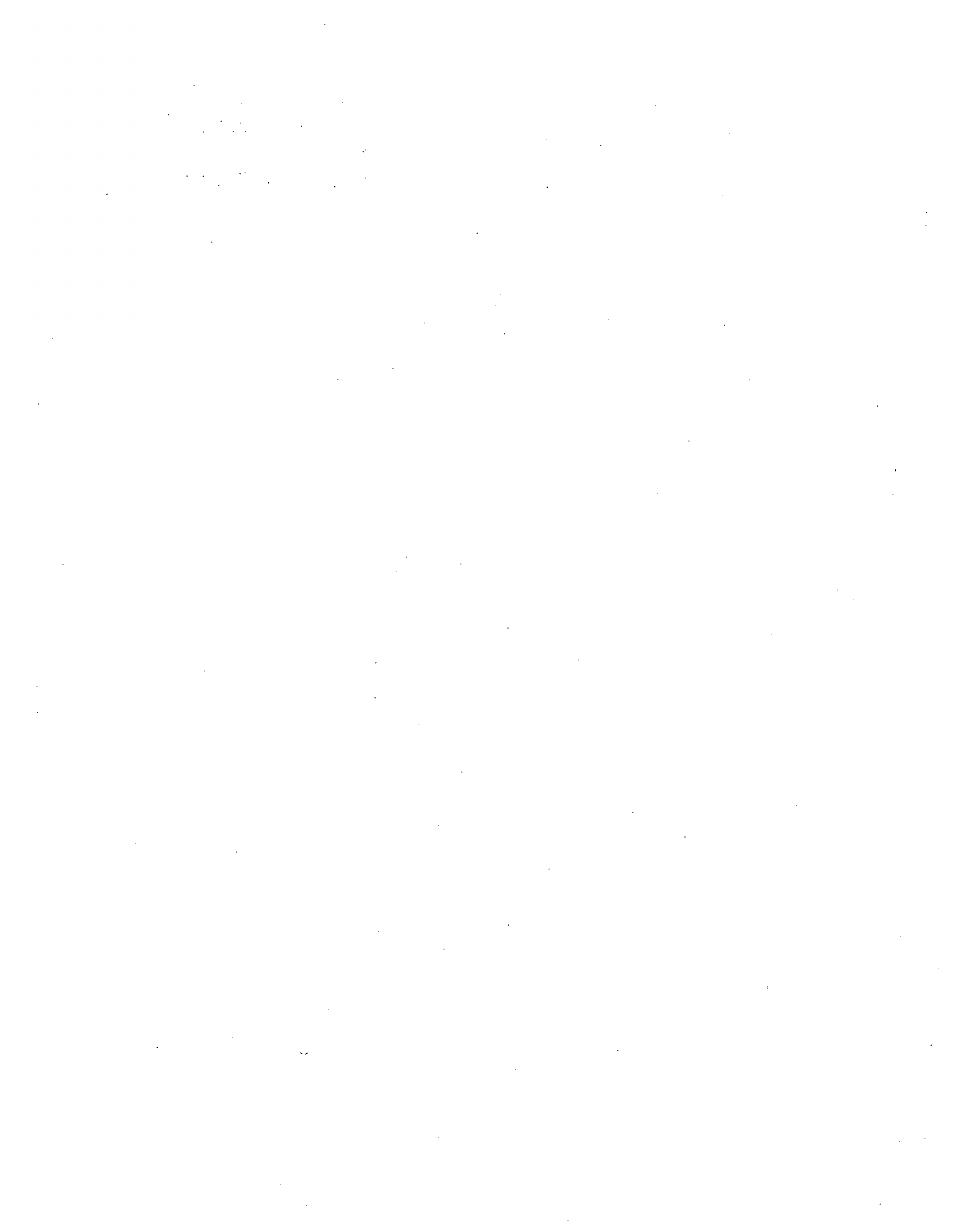# SAN FRANCISCO

'

 $10^{22}$  JAN 14  $\Box$  3: 30

### PROPOSED INITIATIVE ORDINANCE TO BE SUBMITTED BY FOUR ORFMOR $\bar{H}_{\rm ONS}$ SUPERVISORS TO THE VOTERS AT THE JUNE 7, 2022 ELECTION.

[Under Charter Section 2.113(b), this measure must be submitted to the Board of.. Supervisors and filed with the Department of Elections no less than 45 days prior to deadline for submission of such initiatives to the Department of Elections set in Municipal Elections Code Section 300(b).]

[Initiative Ordinance - Administrative Code - Victim and Witness Rights]

Ordinance amending the Administrative Code to establish the Office of Victim and

Witness Rights, and to establish a right to counsel for domestic violence victims in

civil proceedings related to limiting the economic, familial, and other harms resulting

from domestic violence, and a pilot program to provide civil counsel in such domestic

violence-related proceedings through legal services and pro bono attorneys.

NOTE: Unchanged Code text and uncodified text are in plain font. Additions to Codes are in *single-underline italics Times New Roman font.*  Deletions to Codes are in *strikethrough italics Times New Roman font.* Asterisks (\* \* \* \*) indicate the omission of unchanged Code subsections or parts of tables.

Be it ordained by the People of the City and County of San Francisco:

Section 1. Findings.

(a) In the fourth quarter of 2020, the San Francisco Police Department reported 19,892 crimes with victims in San Francisco. During this same timeframe, 2,051 arrests across all categories of crimes were presented to the San Francisco District Attorney's Office, and the District Attorney filed 980 new cases in total.

(b) In 2020, the District Attorney's Office's Victim Services Division served 8,212 individuals.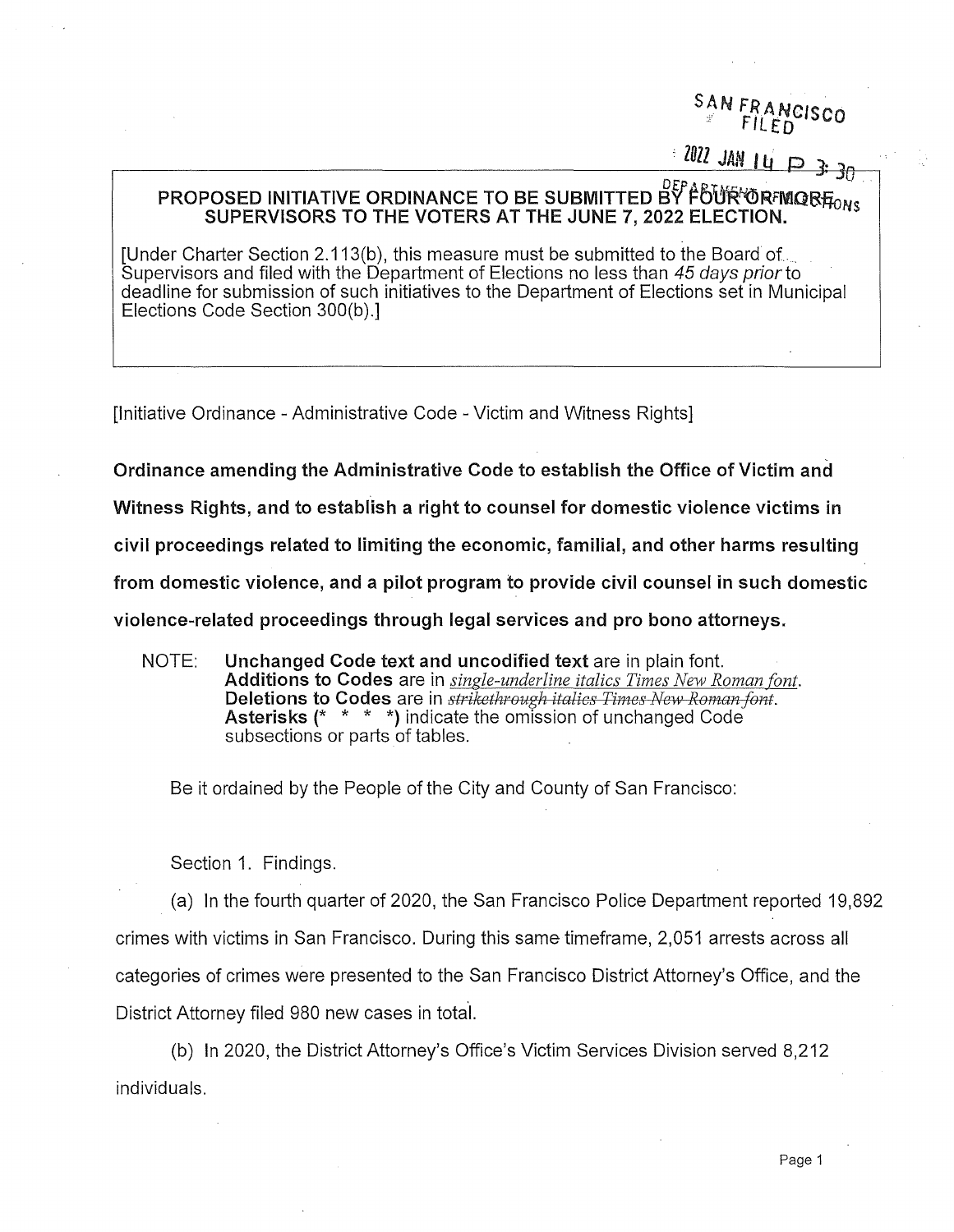(c) A number of categories of serious crime in San Francisco increased from 2019 to 2020; burglary by 52%, arson by 40%, motor vehicle theft by 37%, and homicide by 17%.

(d) Crime is threatening all parts of our community, but minority communities are particularly hard-hit. In 2020, people of color were 73% of aggravated assault victims, 70% of battery victims, 83% of robbery victims, 63% of burglary victims, 88% of homicide victims, and 67% of sexual assault victims.

(e) During the COVID-19 pandemic, San Francisco has seen an increase in domestic violence service needs. For example:

- The number of calls to the five San Francisco supported crisis lines was 8,647 in Fiscal Year 2019 and 11,829 in Fiscal Year 2020.
- There was a 166% increase in calls to W.O.M.A.N., Inc. Cooperative Restraining Order Clinic from April to June of 2020.
- From Fiscal Year 2019 to Fiscal Year 2020, there was a 78% decrease in cases resolved through jury trial for domestic violence, stalking, and elder abuse.

(f) From Fiscal Yeqr 2015 to Fiscal Year 2020, police arrests in response to reported incidents of domestic violence in San Francisco have remained steady at a rate of between 53%-57%. In FY 2020, only 28% of cases presented were prosecuted by the District Attorney's Office.

(g) Domestic violence survivors with legal representation in child custody cases generally receive more favorable outcomes than those who are not represented.

(h) As of August 2016, the state of California had approximately 40,000,000 inhabitants, including almost 260,000 lawyers. Of those, only 960 were funded by IOLTA (Interest on Lawyer Trust Accounts) to represent people who cannot afford to pay for legal representation.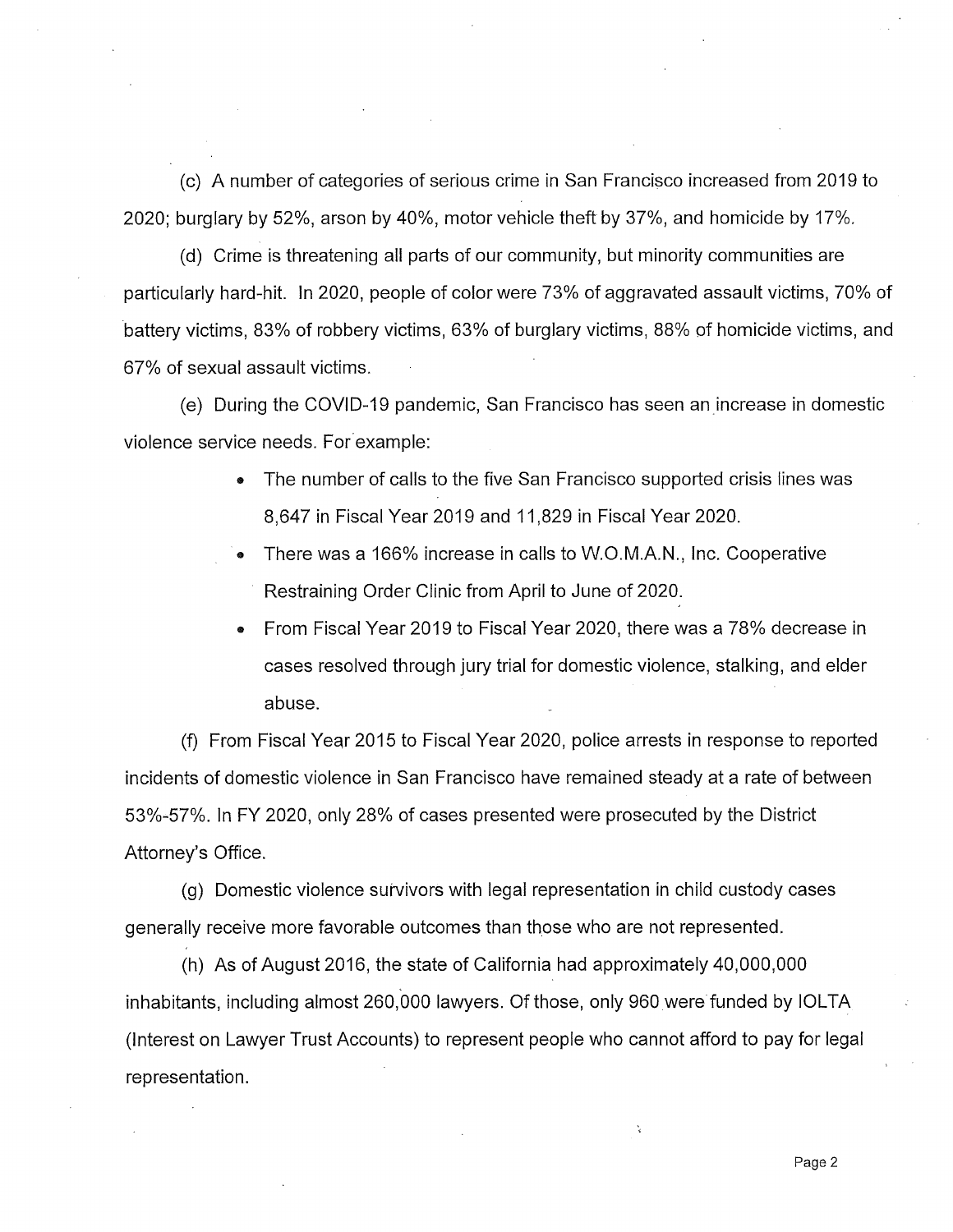**Section 2. The Administrative Code is hereby amended by adding Article XXVll in Chapter 2A, consisting of Section 2A.430, to read as follows:** 

#### *ARTICLE XXVII: OFFICE OF VICTIM AND WITNESS RIGHTS*

#### *SEC. 2A.430. OFFICE OF VICTIM AND WITNESS RIGHTS.*

*(a) Establishment. There shall be an Office of Victim and Witness Rights (the "Office") to coordinate services provided by the City to victims and witnesses of all types of crime. The Office shall be a department of the City, and shall include such officers and employees as are authorized pursuant to the budgetary and fiscal provisions of the Charter. The Mayor shall appoint a Director oft he Office (the "Director"). The Director shall be a department head, and shall have the powers and duties given to a department head under the Charter and Municipal Code.* 

(b) **Duties and functions.** Except as otherwise provided in the Charter, and in addition to *any other duties assigned by ordinance or pursuant to Charter Section 4.132, the Office shall have the following duties:* 

(1) *Services to Victims and Witnesses. The Office shall itselfprovide, or shall monitor and coordinate the provision of: comprehensive services to victims and witnesses (referred to, collectively, as "clients") of all types of crimes. Such comprehensive services shall include but not be limited to translation services for non-English-speaking victims and witnesses and interpretation services for the deaf or hard of hearing; follow-up contact to determine whether a client received necessary assistance,· field visits to a client's home, place of business, or other location, whenever necessary to provide services; facilitation of volunteer participation in the provision of client services to encourage community involvement; and services for elderly clients, as appropriate to their particular needs.* 

*(2) Consultation and coordination with public safety agencies. The Office shall consult and coordinate with all relevant City agencies, including but not limited to the Police*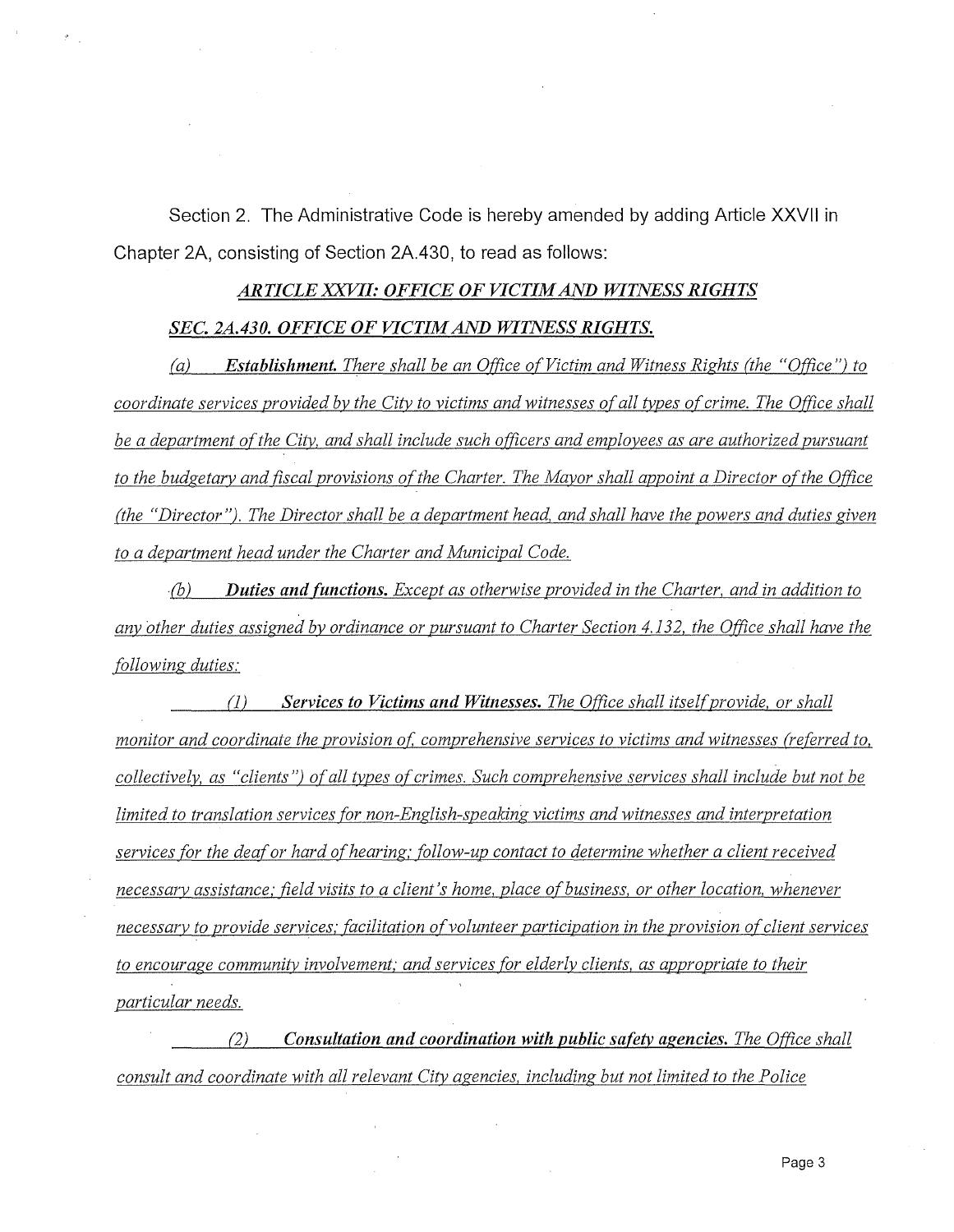*Department, District Attorney's O(fice, Sheriff's Office, Adult Probation Department, Department of Public Health, Human Rights Commission, and Department on the Status of Women, as needed to provide effective services in the areas listed in Section 2A.430(b)(1) above.* 

*(3) Survey. On at least an annual basis, the Office shall survey clients served by the Office for feedback regarding the quality, adequacy, and scope of services to clients provided, monitored, or coordinated by the Office. In conducting this survey, the Office shall seek input tram community groups in evaluating whether the services to clients have been culturally competent and tailored to meet the priorities of marginalized groups. No later than March 1 of each year, starting in 2023, the Office shall present to the Board of Supervisors a report summarizing the results ofthe survey covering the prior calendar year and the Office* 's *plan for adapting its operations to meet the needs identified in the survey, including the priorities expressed by members of marginalized groups. At the time it submits the report, the Office shall make available to the Board of Supervisors the raw survey results used to compile the report. Such data shall be presented in deidentified form and may, at the discretion of the Office, be presented in aggregate form.* 

*(4) City service evaluation. The Office shall, in coordination with other City· departments, analyze survey results and other data reflecting the needs of clients and the degree to which specific categories of needs are being met by current City services, and shall recommend to the Board ofSupervisors policies for addressing identified unmet needs. The Office's evaluation and reporting procedures shall comply with the standards set forth in Part 4, Title 6, Chapter 4, Article 2 of the California Penal Code, as may be amended from time to time.* 

*(52 Consolidation plan. No later than one year after appointment ofa Director of the Office, the Office shall introduce at the Board of Supervisors an ordinance that describes a proposed plan for consolidating all City services for victims and witnesses under the Office.*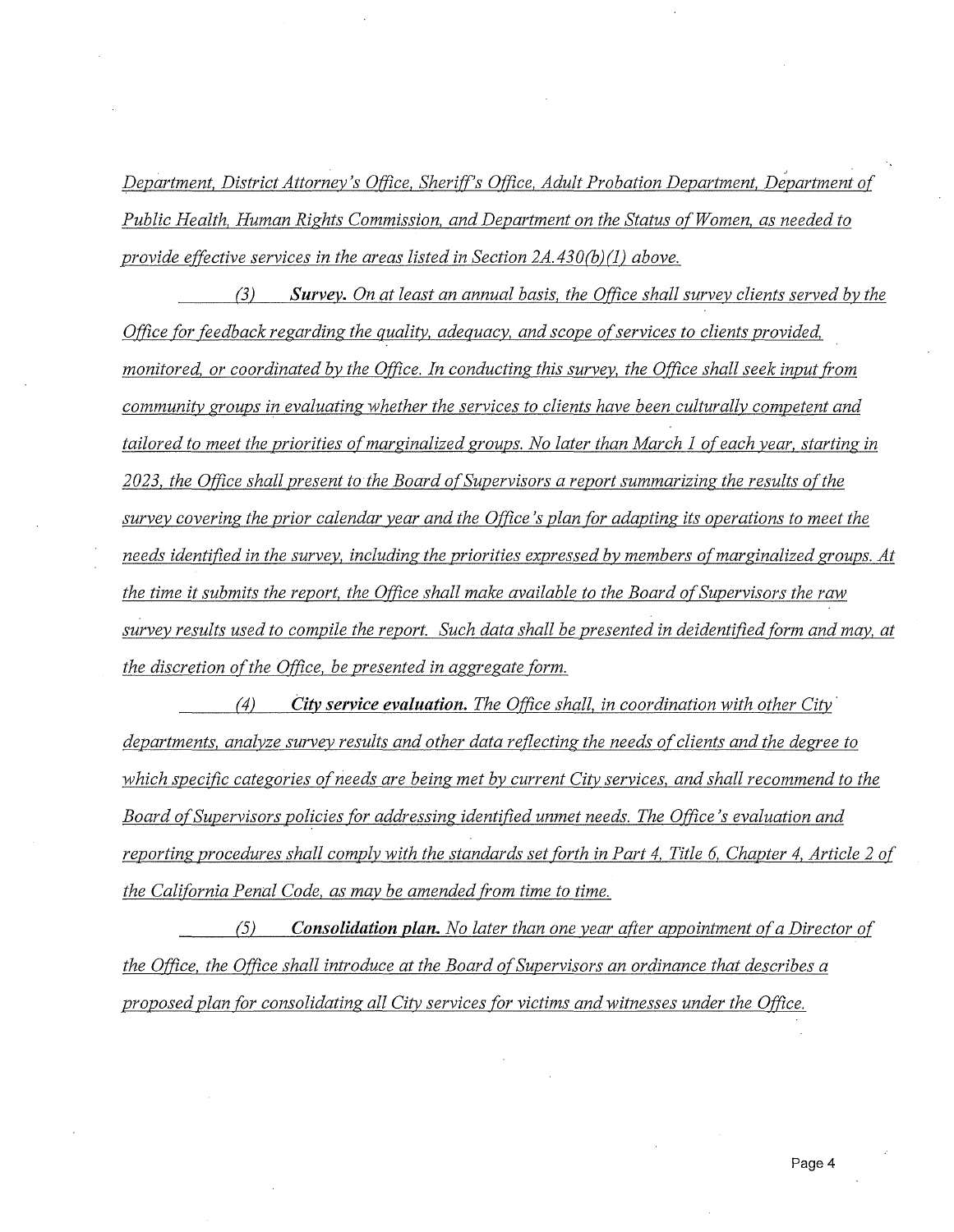(6) *Other duties. The Board of Supervisors may modify the duties of the Office set forth in subsections (b)(1) through (b)(5), and may add to those duties or transfer any of those duties to other City departments, by ordinance approved by a majority ofthe Board.* 

**Section 3. The Administrative Code is hereby amended by adding Chapter 58A, consisting of Sections 58A.1, 58A.2, 58A.3, and 58A.4, to read as follows:** 

#### *CHAPTER SSA:*

#### *RIGHT TO CIVIL COUNSEL FOR VICTIMS OF DOMESTIC VIOLENCE.*

#### *SEC. 58A.1. DEFINITIONS.*

*For purposes of this Chapter 58A, the following definitions apply:* 

*"Domestic Violence" has the meaninz set forth in Section 6211 of the California Family Code, as may be amended from time to time.* 

*"Domestic Violence Victim" means a person against whom an act of Domestic Violence has been perpetrated.* 

*SEC. 58A.2. RECOMMENDATIONS REGARDING RIGHT TO DOMESTIC VIOLENCE CIVIL COUNSEL PILOT PROGRAM.* 

*No later than three months after the Director of the Office of Victim and Witness Services (the "Director" ofthe "Office") is appointed, or by January l, 2023, whichever is sooner, the Office shall introduce at the Board of Supervisors an ordinance setting forth recommendations regarding the creation of a San Francisco Right to Domestic Violence Civil Counsel Pilot Program ("Pilot Program") to be administered by the Office and to take place for one year in Fiscal Year 2023-2024.* 

*SEC. 58A.3. RIGHT TO DOMESTIC VIOLENCE CIVIL COUNSEL PILOT PROGRAM FUNDING, ADMINISTRATION, AND EVALUATION.* 

*(a) It shall be City policy that, consistent with the legislative, budgetary, and fiscal provisions ofthe Charter, in Fiscal Year 2023-2024, the City's fiscal commitment to the Pilot Program shall be*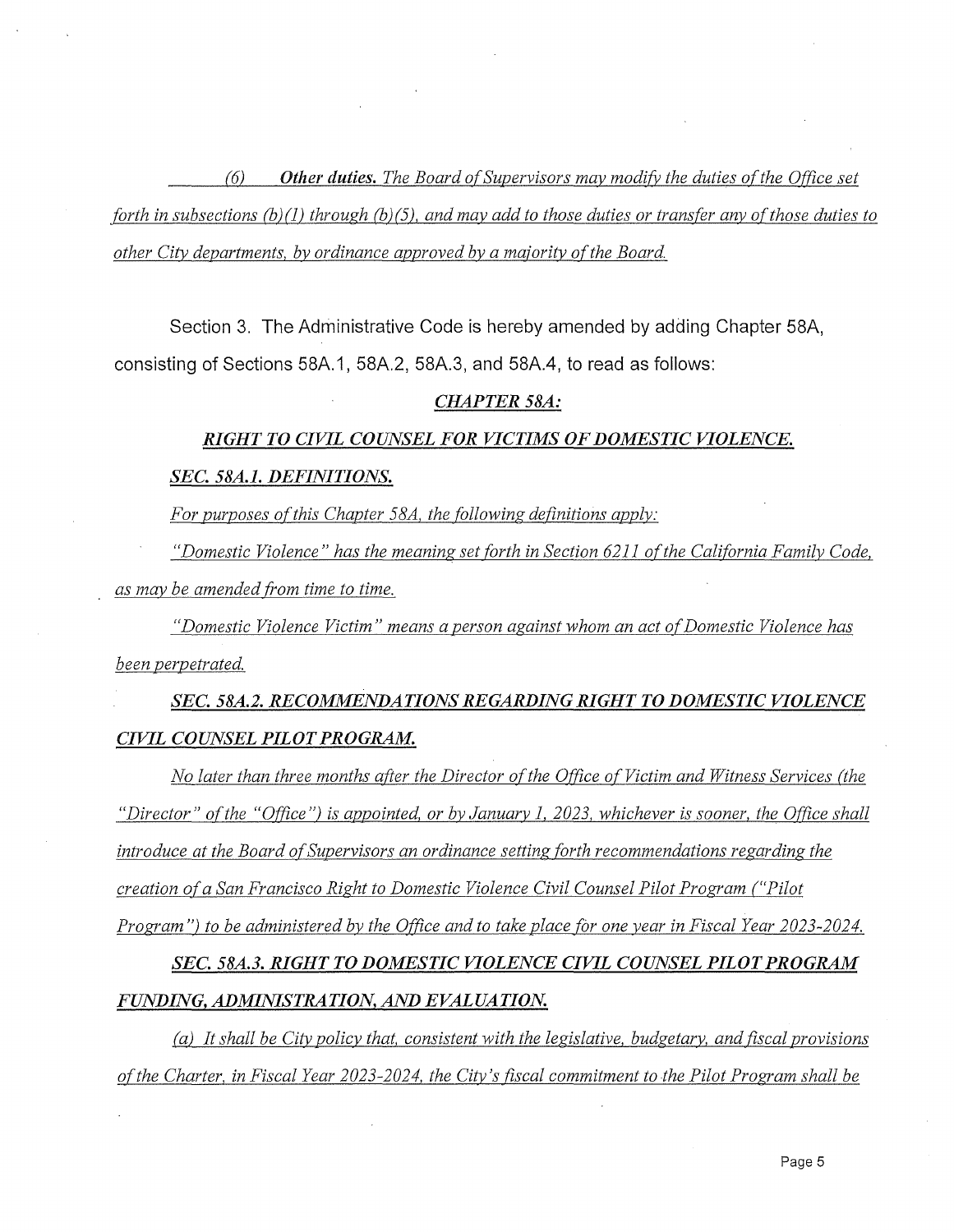limited to the cost of staff support for program coordination among the City, the Superior Court, non*profit organizations, and others involved in the Pilot Program. The legal services provided under the Pilot Program shall be provided by pro bono and legal services attorneys, under the direction of the Office.* 

*(b) Prior to the commencement ofthe Pilot Program, the Director shall develop a work plan and a process for independent evaluation o(the Pilot Program, and shall coordinate among all parties involved in the Pilot Program to ensure that all such parties participate in the evaluation. The Director shall submit this evaluation to the Board of Supervisors within four months of completion of the Pilot Program. The evaluation shall include the following: (a) analysis of data collected regarding the impact of the Pilot Program on demand for City services; (b) feedback from Domestic Violence Victims; (c) assessment of the effectiveness of the Pilot Program in improving outcomes for Domestic Violence Victims, and assessment of whether there is a continued need for the Pilot Program; and (d) strategies and recommendations for maximizing the benefit of civil legal services for Domestic Violence Victims in the future. If the evaluation finds that the Pilot Program is generally successful, the Office*  shall, within six months of completion of the Pilot Program, introduce an ordinance at the Board of *Supervisors to request that the Board consider extending, expanding, and/or making permanent the work ofthe Pilot Program.* 

*SEC. 58A.4. PROVISION OF CIVIL LEGAL REPRESENTATION FOR VICTIMS OF DOMESTIC VIOLENCE* 

*(a) Provision o{legal representation. Consistent with the legislative, budgetary, and fiscal provisions o(the Charter, the City shall establish and operate a program, under the direction ofthe Office, to provide Domestic Violence Victims with legal representation in civil legal matters addressing the impacts of Domestic Violence at no direct cost to the Domestic Violence Victims. This free legal representation shall be available to any Domestic Violence Victim (1) who resides in the City regardless of the location of the Domestic Violence incident, or (2) is the victim of a Domestic Violence*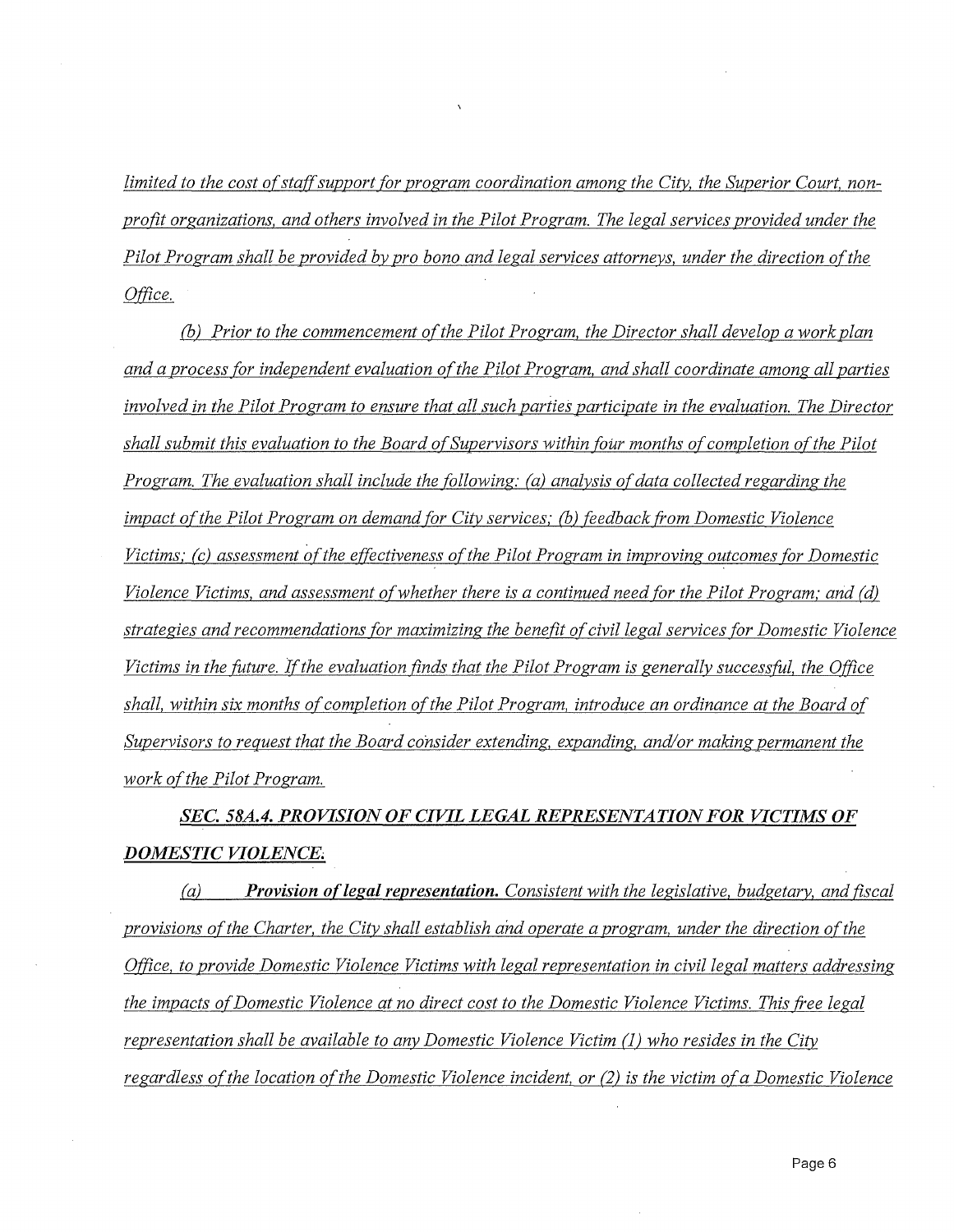assuming, nor is it imposing on its officers and employees, an obligation for breach of which it is liable in money damages to any person who claims that such breach proximately caused injury.

Section 5. Severability. If any section, subsection, sentence, clause, phrase, or word of this ordinance, or any application thereof to any person or circumstance, is held to be invalid or unconstitutional by a decision of a court of competent jurisdiction, such decision shall not affect the validity of the remaining portions or applications of the ordinance. The Board of Supervisors hereby declares that it would have passed this ordinance and each and every section, subsection, sentence, clause, phrase, and word not declared invalid or unconstitutional without regard to whether any other portion of this ordinance or application thereof would be subsequently declared invalid or unconstitutional.

SUBMITTED.

Date:  $\frac{1}{14}$ <br>Member, Board of Supervisors<br> $\sqrt{4\pi U}$  Date:  $\frac{1}{14}$ 2022

 $M/kAT$ 

Member, Board of Supervisors

Member, Board of Supervisors

 $-\frac{1}{\sqrt{2}}$   $\sqrt{2}$   $\sqrt{2}$  Date:

Date:

 $14/2022$ 

Member, Board of Supervisors

n:\legana\as2021\2100456\01576107.docx

 $14/2022$